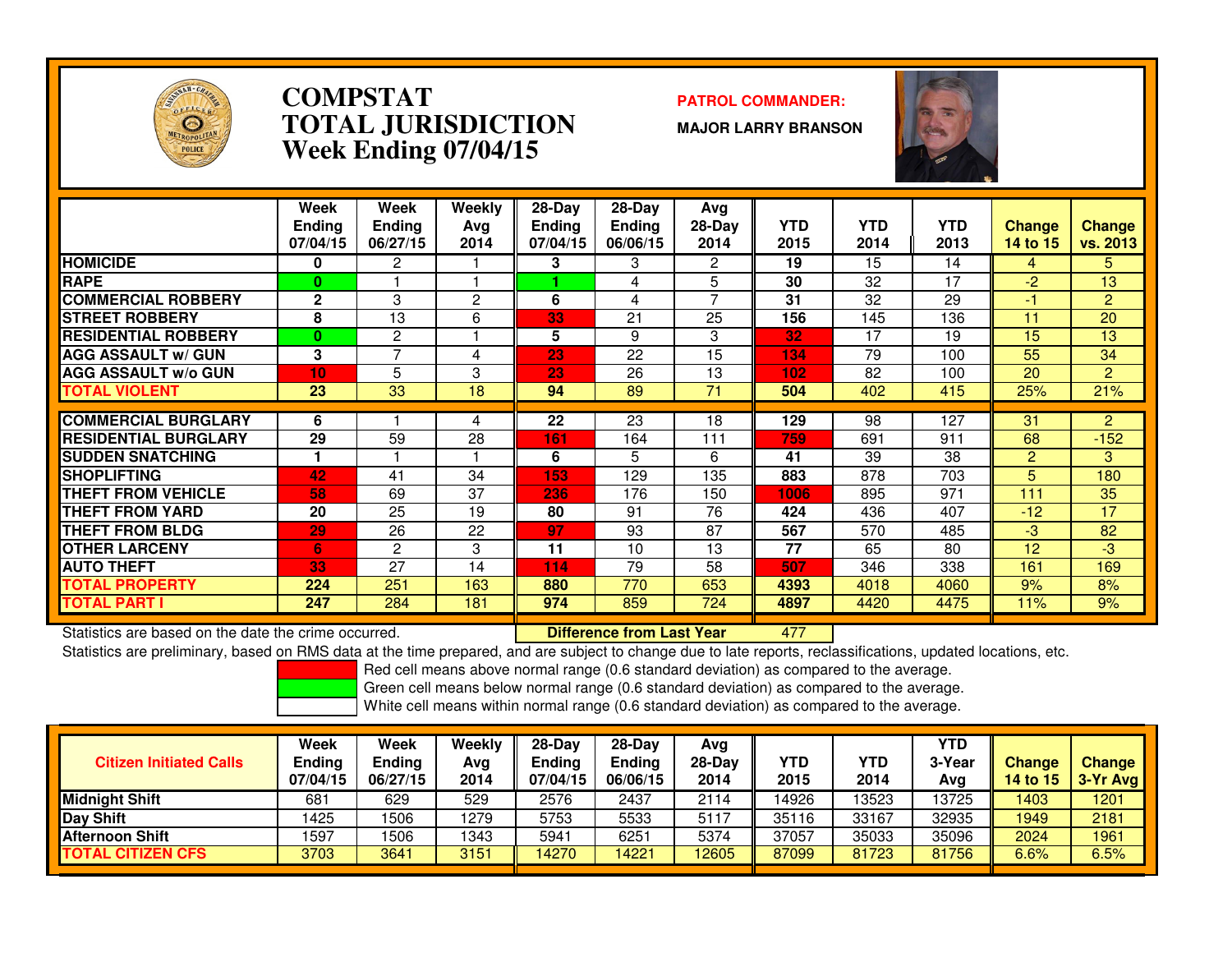

# **COMPSTAT PRECINCT COMMANDER: WEST CHATHAM PRECINCTWeek Ending 07/04/15**

**CAPT. CARL RAMEY**



|                             | Week<br><b>Ending</b><br>07/04/15 | Week<br><b>Ending</b><br>06/27/15 | <b>Weekly</b><br>Avq<br>2014 | 28-Day<br><b>Ending</b><br>07/04/15 | $28$ -Day<br><b>Ending</b><br>06/06/15 | Avg<br>$28-Day$<br>2014 | <b>YTD</b><br>2015 | <b>YTD</b><br>2014 | <b>YTD</b><br>2013 | <b>Change</b><br>14 to 15 | <b>Change</b><br>vs. 2013 |
|-----------------------------|-----------------------------------|-----------------------------------|------------------------------|-------------------------------------|----------------------------------------|-------------------------|--------------------|--------------------|--------------------|---------------------------|---------------------------|
| <b>HOMICIDE</b>             | $\bf{0}$                          | 0                                 | 0                            | 0                                   | 0                                      | 0                       | 0                  | $\Omega$           |                    | $\Omega$                  | $-1$                      |
| <b>RAPE</b>                 | 0                                 |                                   | 0                            |                                     |                                        |                         | 9                  | ⇁                  | 4                  | $\overline{2}$            | 5                         |
| <b>COMMERCIAL ROBBERY</b>   | 0                                 | $\Omega$                          | 0                            | 0                                   | $\mathbf{2}$                           |                         | $\overline{7}$     | 5                  | 4                  | $\overline{2}$            | 3                         |
| <b>STREET ROBBERY</b>       | 0                                 | $\overline{2}$                    |                              | 6                                   |                                        | 3                       | 13                 | 10                 | 14                 | 3                         | $-1$                      |
| <b>RESIDENTIAL ROBBERY</b>  | $\bf{0}$                          | $\Omega$                          | $\Omega$                     | 0                                   | $\mathbf{2}$                           |                         | 5                  | ⇁                  | 4                  | $-2$                      |                           |
| <b>AGG ASSAULT w/ GUN</b>   | $\bf{0}$                          | 2                                 | 0                            | $\mathbf 2$                         | $\mathbf{2}$                           |                         | 14                 | 6                  | 10                 | 8                         | 4                         |
| <b>AGG ASSAULT w/o GUN</b>  | $\overline{2}$                    | 2                                 | 0                            | 5                                   | 7                                      | 2                       | 23                 | 11                 | 16                 | 12                        | $\overline{7}$            |
| <b>TOTAL VIOLENT</b>        | $\mathbf{2}$                      | 7                                 | 2                            | 14                                  | 15                                     | 9                       | 71                 | 46                 | 53                 | 54%                       | 34%                       |
|                             |                                   |                                   |                              |                                     |                                        |                         |                    |                    |                    |                           |                           |
| <b>COMMERCIAL BURGLARY</b>  | 3                                 | 0                                 |                              |                                     | 4                                      | 4                       | 37                 | 21                 | 15                 | 16                        | 22                        |
| <b>RESIDENTIAL BURGLARY</b> | 4                                 | 9                                 | 5                            | 23                                  | 31                                     | 21                      | 141                | 124                | 143                | 17                        | $-2$                      |
| <b>SUDDEN SNATCHING</b>     | 0                                 | $\Omega$                          | 0                            |                                     |                                        |                         | 3                  | 2                  | $\Omega$           |                           | 3 <sup>1</sup>            |
| <b>SHOPLIFTING</b>          | 5                                 | 4                                 | 5                            | 17                                  | 19                                     | 19                      | 110                | 135                | 77                 | $-25$                     | 33                        |
| <b>THEFT FROM VEHICLE</b>   | 12                                | 16                                | 6                            | 40                                  | 20                                     | 26                      | 162                | 153                | 130                | 9                         | 32                        |
| <b>THEFT FROM YARD</b>      | 8                                 | 7                                 | 3                            | 25                                  | 12                                     | 12                      | 84                 | 73                 | 53                 | 11                        | 31                        |
| <b>THEFT FROM BLDG</b>      |                                   | 6                                 | 3                            | 18                                  | 22                                     | 13                      | 104                | 103                | 65                 |                           | 39                        |
| <b>OTHER LARCENY</b>        | $\overline{2}$                    | 2                                 | н                            | 4                                   |                                        | 3                       | 19                 | 15                 | 7                  | 4                         | 12                        |
| <b>AUTO THEFT</b>           | 6                                 | 6                                 | 3                            | 22                                  | 8                                      | 12                      | 100                | 62                 | 48                 | 38                        | 52                        |
| <b>TOTAL PROPERTY</b>       | 41                                | 50                                | 28                           | 157                                 | 118                                    | 111                     | 760                | 688                | 538                | 10%                       | 41%                       |
| <b>TOTAL PART I</b>         | 43                                | $\overline{57}$                   | 30                           | 171                                 | 133                                    | 121                     | 831                | 734                | 591                | 13%                       | 41%                       |

Statistics are based on the date the crime occurred. **Difference from Last Year** 

Statistics are based on the date the crime occurred.<br>Statistics are preliminary, based on RMS data at the time prepared, and are subject to change due to late reports, reclassifications, updated locations, etc.

Red cell means above normal range (0.6 standard deviation) as compared to the average.

Green cell means below normal range (0.6 standard deviation) as compared to the average.

| <b>Citizen Initiated Calls</b> | Week<br><b>Ending</b><br>07/04/15 | <b>Week</b><br><b>Ending</b><br>06/27/15 | Weekly<br>Avg<br>2014 | $28-Dav$<br><b>Ending</b><br>07/04/15 | $28 - Day$<br><b>Ending</b><br>06/06/15 | Avg<br>28-Day<br>2014 | YTD<br>2015 | YTD<br>2014 | YTD<br>3-Year<br>Avg | <b>Change</b><br>14 to 15 | <b>Change</b><br>3-Yr Avg |
|--------------------------------|-----------------------------------|------------------------------------------|-----------------------|---------------------------------------|-----------------------------------------|-----------------------|-------------|-------------|----------------------|---------------------------|---------------------------|
| <b>Midnight Shift</b>          | 136                               | 132                                      | 107                   | 521                                   | 446                                     | 429                   | 2925        | 2685        | 2697                 | 240                       | 228                       |
| Day Shift                      | 290                               | 340                                      | 264                   | 1223                                  | 167                                     | 1055                  | 7410        | 6787        | 6804                 | 623                       | 606                       |
| <b>Afternoon Shift</b>         | 310                               | 349                                      | 279                   | 1290                                  | 338                                     | 1115                  | 7745        | 7412        | 7304                 | 333                       | 441                       |
| <b>TOTAL CITIZEN CFS</b>       | 736                               | 736                                      | 650                   | 3034                                  | 2951                                    | 2599                  | 18080       | 16884       | 16805                | 7.1%                      | 7.6%                      |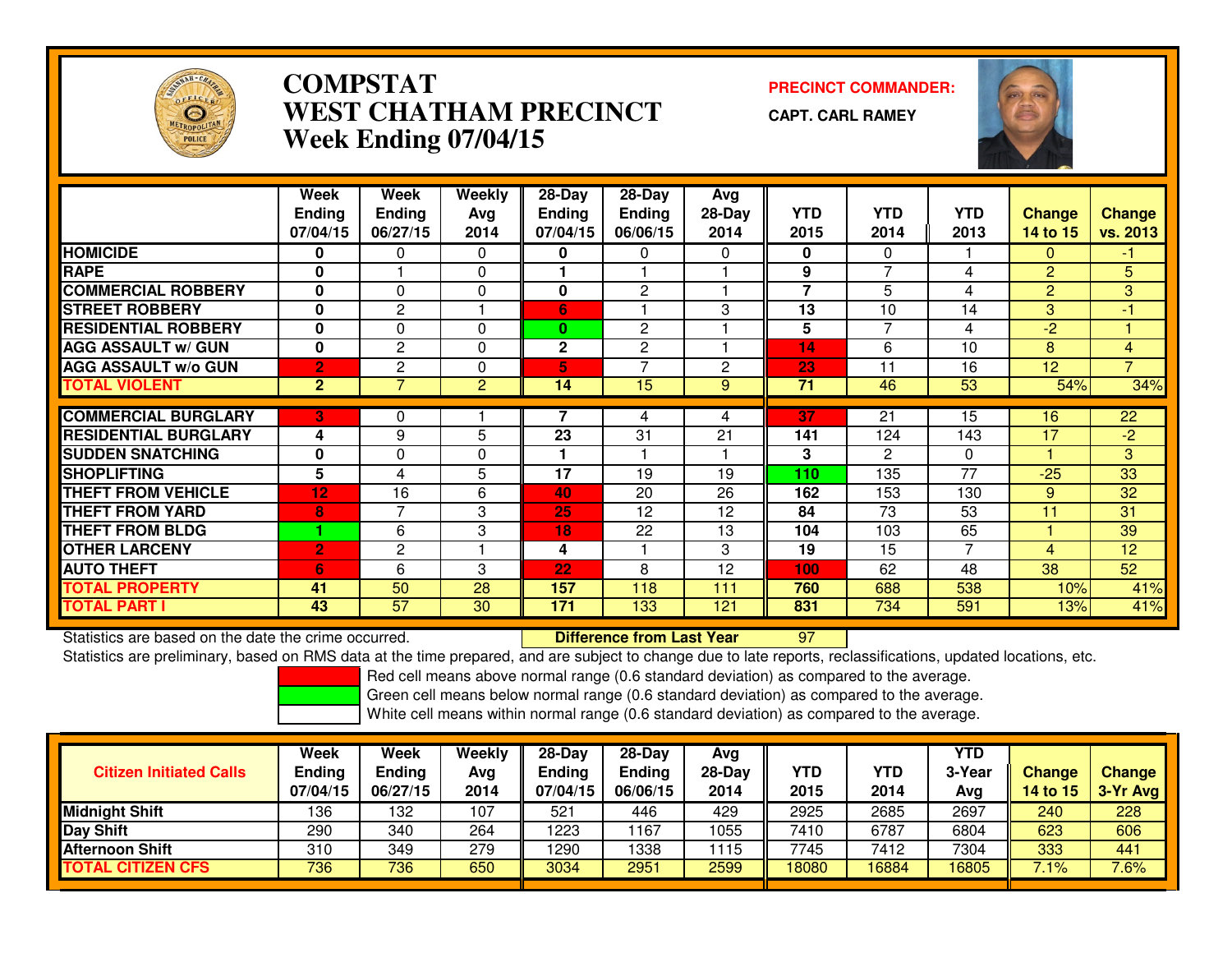

# **COMPSTAT PRECINCT COMMANDER: DOWNTOWN PRECINCTWeek Ending 07/04/15**

**CAPT. Ben Herron**



|                             | Week           | Week           | <b>Weekly</b> | 28-Day          | 28-Day          | Avg            |                |                |            |                          |                |
|-----------------------------|----------------|----------------|---------------|-----------------|-----------------|----------------|----------------|----------------|------------|--------------------------|----------------|
|                             | <b>Ending</b>  | <b>Ending</b>  | Avg           | Ending          | <b>Ending</b>   | 28-Day         | <b>YTD</b>     | <b>YTD</b>     | <b>YTD</b> | <b>Change</b>            | <b>Change</b>  |
|                             | 07/04/15       | 06/27/15       | 2014          | 07/04/15        | 06/06/15        | 2014           | 2015           | 2014           | 2013       | 14 to 15                 | vs. 2013       |
| HOMICIDE                    | 0              | 0              | 0             | 0               |                 |                | $\mathbf{2}$   | $\overline{2}$ | 5.         | $\Omega$                 | $-3$           |
| <b>RAPE</b>                 | $\bf{0}$       | $\Omega$       | 0             | 0               | $\Omega$        |                | $\overline{7}$ | 5              | 5          | $\overline{2}$           | $\overline{2}$ |
| <b>COMMERCIAL ROBBERY</b>   |                | 0              | 0             |                 | $\Omega$        |                | 4              | 4              | 3          | $\Omega$                 |                |
| <b>STREET ROBBERY</b>       | 3              | 5              | 2             | 13              | 8               | ⇁              | 53             | 35             | 54         | 18                       | $-1$           |
| <b>RESIDENTIAL ROBBERY</b>  | 0              | $\Omega$       | $\mathbf 0$   |                 | 2               | $\Omega$       | 6              |                | 4          | 5.                       | $\mathbf{2}$   |
| <b>AGG ASSAULT w/ GUN</b>   | $\overline{2}$ | 0              |               | $\mathbf{2}$    | 3               | 3              | 22             | 15             | 26         | $\overline{\phantom{a}}$ | $-4$           |
| <b>AGG ASSAULT w/o GUN</b>  | $\overline{2}$ | 3              |               | 5.              | 6               | 3              | 21             | 22             | 22         | -1                       | $-1$           |
| <b>TOTAL VIOLENT</b>        | 8              | 8              | 4             | $\overline{22}$ | $\overline{20}$ | 16             | 115            | 84             | 119        | 37%                      | $-3%$          |
|                             |                |                |               |                 |                 |                |                |                |            |                          |                |
| <b>COMMERCIAL BURGLARY</b>  |                | 0              |               |                 | $\overline{2}$  | 3              | 11             | 19             | 14         | $-8$                     | $-3$           |
| <b>RESIDENTIAL BURGLARY</b> | $\mathbf{2}$   | 5              | 3             | 13              | 16              | 11             | 66             | 56             | 96         | 10                       | $-30$          |
| <b>SUDDEN SNATCHING</b>     |                | $\Omega$       |               | $\mathbf 2$     |                 | $\overline{2}$ | 19             | 14             | 20         | 5.                       | $-1$           |
| <b>SHOPLIFTING</b>          | $\overline{9}$ | ⇁              | 4             | 26              | 16              | 18             | 119            | 123            | 85         | $-4$                     | 34             |
| <b>THEFT FROM VEHICLE</b>   | 13             | 13             | 9             | 43              | 29              | 36             | 198            | 237            | 190        | $-39$                    | 8              |
| <b>THEFT FROM YARD</b>      | 5              | 4              | 5             | 14              | 22              | 21             | 95             | 117            | 128        | $-22$                    | $-33$          |
| <b>THEFT FROM BLDG</b>      | 3              | $\overline{2}$ | 5             | 15              | 13              | 21             | 112            | 131            | 90         | $-19$                    | 22             |
| <b>OTHER LARCENY</b>        |                | $\Omega$       |               | $\mathbf{2}$    | 3               | 2              | 11             | 9              | 22         | $\overline{2}$           | $-11$          |
| <b>AUTO THEFT</b>           | 4              | 4              | 3             | 22              | 20              | 11             | 94             | 57             | 58         | 37                       | 36             |
| <b>TOTAL PROPERTY</b>       | 39             | 35             | 31            | 138             | 122             | 125            | 725            | 763            | 703        | $-5%$                    | 3%             |
| TOTAL PART I                | 47             | 43             | 35            | 160             | 142             | 141            | 840            | 847            | 822        | $-1%$                    | 2%             |

Statistics are based on the date the crime occurred. **Difference from Last Year** 

Statistics are based on the date the crime occurred. **Extence to the Unifference from Last Year Fight** 17 --7 I<br>Statistics are preliminary, based on RMS data at the time prepared, and are subject to change due to late repo

Red cell means above normal range (0.6 standard deviation) as compared to the average.

Green cell means below normal range (0.6 standard deviation) as compared to the average.

| <b>Citizen Initiated Calls</b> | Week<br><b>Ending</b><br>07/04/15 | Week<br><b>Ending</b><br>06/27/15 | Weekly<br>Avg<br>2014 | $28-Dav$<br>Ending<br>07/04/15 | $28-Dav$<br><b>Ending</b><br>06/06/15 | Avg<br>$28-Day$<br>2014 | YTD<br>2015 | <b>YTD</b><br>2014 | YTD<br>3-Year<br>Avg | <b>Change</b><br><b>14 to 15</b> | Change<br>$3-Yr$ Avg |
|--------------------------------|-----------------------------------|-----------------------------------|-----------------------|--------------------------------|---------------------------------------|-------------------------|-------------|--------------------|----------------------|----------------------------------|----------------------|
| <b>Midnight Shift</b>          | 156                               | 127                               | 114                   | 547                            | 490                                   | 457                     | 3152        | 3020               | 3017                 | 132                              | 135                  |
| <b>Day Shift</b>               | 267                               | 259                               | 223                   | 1046                           | 945                                   | 891                     | 6263        | 5717               | 5814                 | 546                              | 449                  |
| <b>Afternoon Shift</b>         | 307                               | 225                               | 244                   | 1053                           | 107                                   | 976                     | 6709        | 6343               | 6351                 | 366                              | 358                  |
| <b>TOTAL CITIZEN CFS</b>       | 730                               | 611                               | 581                   | 2646                           | 2542                                  | 2324                    | 16124       | 5080               | 15182                | 6.9%                             | 6.2%                 |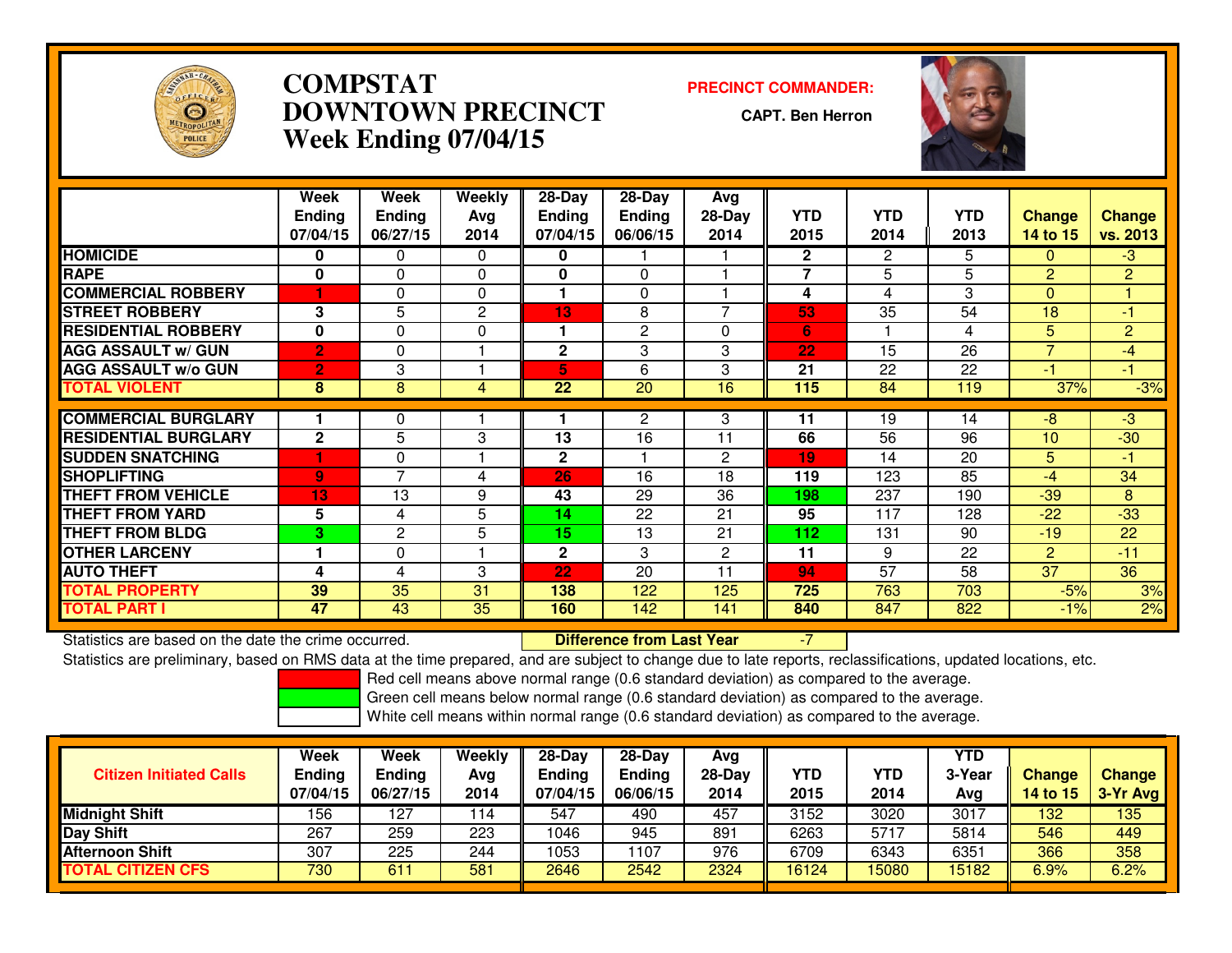

# **COMPSTATCENTRAL PRECINCT Week Ending 07/04/15**

**PRECINCT COMMANDER:**



|                             | Week<br><b>Ending</b><br>07/04/15 | Week<br><b>Ending</b><br>06/27/15 | Weekly<br>Ava<br>2014 | 28-Day<br>Ending<br>07/04/15 | $28$ -Day<br><b>Ending</b><br>06/06/15 | Avg<br>$28-Day$<br>2014 | <b>YTD</b><br>2015 | <b>YTD</b><br>2014 | <b>YTD</b><br>2013 | <b>Change</b><br>14 to 15 | <b>Change</b><br>vs. 2013 |
|-----------------------------|-----------------------------------|-----------------------------------|-----------------------|------------------------------|----------------------------------------|-------------------------|--------------------|--------------------|--------------------|---------------------------|---------------------------|
| <b>HOMICIDE</b>             | 0                                 | 0                                 | $\Omega$              |                              |                                        |                         | 8                  | 9                  | 3                  | $-1$                      | 5.                        |
| <b>RAPE</b>                 | 0                                 | 0                                 | $\Omega$              | 0                            |                                        |                         | 5                  | 9                  | 3                  | $-4$                      | $\overline{2}$            |
| <b>COMMERCIAL ROBBERY</b>   | 0                                 | 0                                 | 0                     | 0                            |                                        |                         | 3                  | 9                  | 7                  | $-6$                      | $-4$                      |
| <b>STREET ROBBERY</b>       |                                   | 0                                 | 2                     | 3.                           | 8                                      | 8                       | 41                 | 56                 | 32                 | $-15$                     | 9                         |
| <b>RESIDENTIAL ROBBERY</b>  | 0                                 | 2                                 | $\Omega$              | 4                            | $\Omega$                               | $\Omega$                | 6                  |                    | 4                  | 5.                        | $\overline{2}$            |
| <b>AGG ASSAULT w/ GUN</b>   | $\bf{0}$                          | 2                                 | $\mathbf{2}$          | 8                            | $\overline{ }$                         | 6                       | 47                 | 33                 | 31                 | 14                        | 16                        |
| <b>AGG ASSAULT W/o GUN</b>  |                                   | 0                                 |                       | 6                            | 5                                      | 3                       | 23                 | 21                 | 32                 | $\overline{2}$            | $-9$                      |
| <b>TOTAL VIOLENT</b>        | $\overline{2}$                    | 4                                 | 5                     | $\overline{22}$              | $\overline{23}$                        | 21                      | 133                | 138                | 112                | $-4%$                     | 19%                       |
|                             |                                   |                                   |                       |                              |                                        |                         |                    |                    |                    |                           |                           |
| <b>COMMERCIAL BURGLARY</b>  | 0                                 | 0                                 |                       | 4                            | 10                                     | 4                       | 40                 | 21                 | 45                 | 19                        | $-5$                      |
| <b>RESIDENTIAL BURGLARY</b> | 11                                | 19                                | 9                     | 62                           | 52                                     | 34                      | 233                | 216                | 244                | 17                        | $-11$                     |
| <b>SUDDEN SNATCHING</b>     | 0                                 | 0                                 | $\Omega$              |                              | 0                                      |                         | 6                  | 6                  | 6                  | $\Omega$                  | $\mathbf{0}$              |
| <b>SHOPLIFTING</b>          | $\bf{0}$                          | 3                                 | 2                     | 7                            | 6                                      | 8                       | 46                 | 53                 | 53                 | $-7$                      | $-7$                      |
| <b>THEFT FROM VEHICLE</b>   | 16                                | 23                                | 9                     | 81                           | 63                                     | 36                      | 317                | 220                | 221                | 97                        | 96                        |
| <b>THEFT FROM YARD</b>      |                                   | 3                                 | 5                     | 10                           | 27                                     | 20                      | 97                 | 114                | 101                | $-17$                     | $-4$                      |
| <b>THEFT FROM BLDG</b>      | 13                                | 3                                 | 4                     | 24                           | 15                                     | 18                      | 107                | 113                | 107                | $-6$                      | $\mathbf{0}$              |
| <b>OTHER LARCENY</b>        | $\overline{2}$                    | 0                                 |                       | 3                            | $\mathbf{2}$                           | $\overline{2}$          | 22                 | $\overline{ }$     | 11                 | 15                        | 11                        |
| <b>AUTO THEFT</b>           | 10                                | 10                                | 4                     | 40                           | 24                                     | 17                      | 146                | 122                | 90                 | 24                        | 56                        |
| <b>TOTAL PROPERTY</b>       | 53                                | 61                                | 35                    | 232                          | 199                                    | 141                     | 1014               | 872                | 878                | 16%                       | 15%                       |
| <b>TOTAL PART I</b>         | 55                                | 65                                | 40                    | 254                          | 222                                    | 162                     | 1147               | 1010               | 990                | 14%                       | 16%                       |

Statistics are based on the date the crime occurred. **Difference from Last Year** 

<sup>137</sup>

Statistics are preliminary, based on RMS data at the time prepared, and are subject to change due to late reports, reclassifications, updated locations, etc.

Red cell means above normal range (0.6 standard deviation) as compared to the average.

Green cell means below normal range (0.6 standard deviation) as compared to the average.

| <b>Citizen Initiated Calls</b> | Week<br><b>Ending</b><br>07/04/15 | Week<br><b>Ending</b><br>06/27/15 | Weekly<br>Avg<br>2014 | $28-Dav$<br><b>Ending</b><br>07/04/15 | $28-Dav$<br><b>Ending</b><br>06/06/15 | Ava<br>28-Day<br>2014 | YTD<br>2015 | <b>YTD</b><br>2014 | YTD<br>3-Year<br>Avg | <b>Change</b><br>14 to 15 | Change<br>3-Yr Avg |
|--------------------------------|-----------------------------------|-----------------------------------|-----------------------|---------------------------------------|---------------------------------------|-----------------------|-------------|--------------------|----------------------|---------------------------|--------------------|
| <b>Midnight Shift</b>          | 156                               | 143                               | 116                   | 608                                   | 599                                   | 463                   | 3399        | 2923               | 3025                 | 476                       | 374                |
| <b>Day Shift</b>               | 301                               | 309                               | 268                   | 199                                   | 186                                   | 1074                  | 7249        | 7043               | 6645                 | 206                       | 604                |
| Afternoon Shift                | 364                               | 332                               | 274                   | 1304                                  | 1324                                  | 1098                  | 7839        | 7131               | 7312                 | 708                       | 527                |
| <b>TOTAL CITIZEN CFS</b>       | 821                               | 784                               | 659                   | 3111                                  | 3109                                  | 2635                  | 18487       | 7097               | 16982                | 8.1%                      | 8.9%               |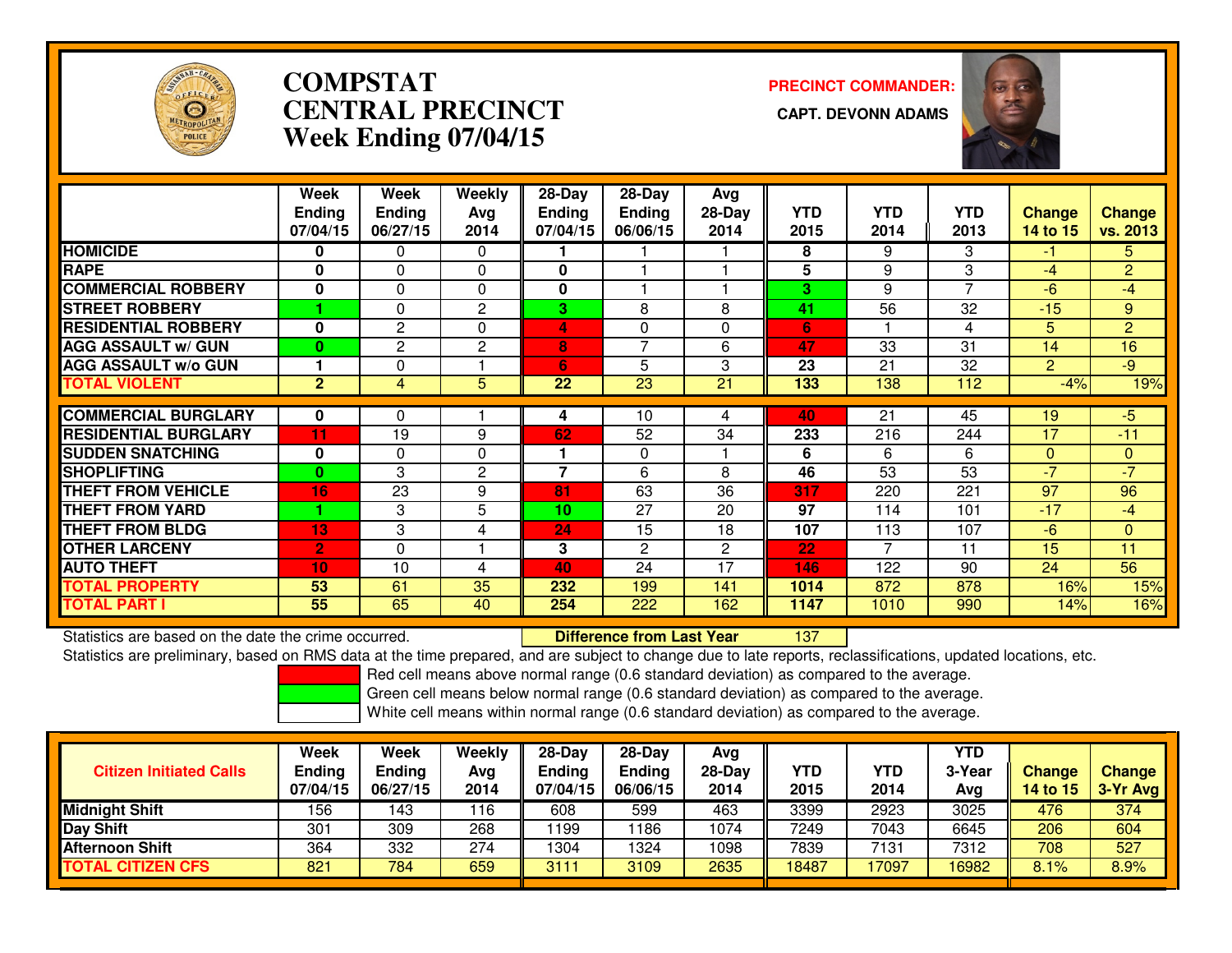

### **COMPSTAT PRECINCT COMMANDER: SOUTHSIDE PRECINCT CAPT. TERRY SHOOPWeek Ending 07/04/15**



|                             | Week<br><b>Ending</b><br>07/04/15 | Week<br><b>Ending</b><br>06/27/15 | Weekly<br>Avg<br>2014 | $28 - Day$<br><b>Endina</b><br>07/04/15 | $28-Day$<br><b>Ending</b><br>06/06/15 | Avg<br>$28-Dav$<br>2014 | <b>YTD</b><br>2015 | <b>YTD</b><br>2014 | YTD<br>2013 | <b>Change</b><br>14 to 15 | <b>Change</b><br>vs. 2013 |
|-----------------------------|-----------------------------------|-----------------------------------|-----------------------|-----------------------------------------|---------------------------------------|-------------------------|--------------------|--------------------|-------------|---------------------------|---------------------------|
| <b>HOMICIDE</b>             | 0                                 | 0                                 | 0                     | 0                                       |                                       | 0                       | $\mathbf{2}$       |                    | 3           |                           | -1                        |
| <b>RAPE</b>                 | $\mathbf{0}$                      | 0                                 | 0                     | 0                                       |                                       |                         | 5                  | $\overline{2}$     | 2           | 3                         | 3                         |
| <b>COMMERCIAL ROBBERY</b>   | $\bf{0}$                          | 0                                 |                       | 0                                       | 0                                     | 3                       | 5                  | 10                 | 9           | $-5$                      | $-4$                      |
| <b>STREET ROBBERY</b>       | 4                                 | $\mathbf{2}$                      |                       | 7                                       | 3                                     | 4                       | 26                 | 25                 | 13          |                           | 13                        |
| <b>RESIDENTIAL ROBBERY</b>  | 0                                 | 0                                 | 0                     | 0                                       | 4                                     |                         | 9                  | 5                  | 2           | 4                         | $\overline{7}$            |
| <b>AGG ASSAULT w/ GUN</b>   |                                   |                                   | 0                     | 4                                       | 4                                     |                         | 13                 | 5                  | 9           | 8                         | 4                         |
| <b>AGG ASSAULT w/o GUN</b>  | 3                                 | 0                                 | 0                     | 3                                       |                                       | 2                       | 15                 | 8                  | 18          |                           | $-3$                      |
| <b>TOTAL VIOLENT</b>        | 8                                 | 3                                 | 3                     | 14                                      | 14                                    | 11                      | 75                 | 56                 | 56          | 34%                       | 34%                       |
| <b>COMMERCIAL BURGLARY</b>  | $\mathbf{2}$                      |                                   |                       | 5                                       | 3                                     | 3                       | 26                 | 20                 | 32          | 6                         | $-6$                      |
| <b>RESIDENTIAL BURGLARY</b> | 4                                 | 13                                | 5                     | 28                                      | 30                                    | 18                      | 154                | 116                | 195         | 38                        | $-41$                     |
| <b>SUDDEN SNATCHING</b>     | $\mathbf{0}$                      | $\Omega$                          | $\Omega$              | 1                                       | 2                                     |                         | 9                  |                    | 6           | 2                         | 3                         |
|                             | 14                                |                                   |                       |                                         |                                       | 51                      |                    |                    |             |                           |                           |
| <b>SHOPLIFTING</b>          |                                   | 19                                | 13<br>7               | 57                                      | $\overline{55}$                       |                         | 367                | 347                | 329         | 20                        | 38                        |
| <b>THEFT FROM VEHICLE</b>   | 10                                | 5                                 |                       | 32                                      | 34                                    | 27                      | 176                | 149                | 214         | 27                        | $-38$                     |
| <b>THEFT FROM YARD</b>      |                                   | 4                                 | 2                     | 12                                      | 9                                     | 9                       | 67                 | 61                 | 55          | 6                         | 12                        |
| <b>THEFT FROM BLDG</b>      | 4                                 | 9                                 | 4                     | 22                                      | 19                                    | 17                      | 125                | 101                | 130         | 24                        | -5                        |
| <b>OTHER LARCENY</b>        |                                   | $\Omega$                          |                       | 1                                       |                                       | 2                       | 12                 | 14                 | 26          | $-2$                      | $-14$                     |
| <b>AUTO THEFT</b>           | 5                                 | 3                                 | 2                     | 16                                      | 11                                    | 8                       | 95                 | 46                 | 72          | 49                        | 23                        |
| TOTAL PROPERTY              | 41                                | 54                                | 34                    | 174                                     | 164                                   | 136                     | 1031               | 861                | 1059        | 20%                       | $-3%$                     |
| <b>TOTAL PART I</b>         | 49                                | 57                                | 37                    | 188                                     | 178                                   | 148                     | 1106               | 917                | 1115        | 21%                       | $-1%$                     |

Statistics are based on the date the crime occurred. **Difference from Last Year** 

<sup>189</sup>

Statistics are preliminary, based on RMS data at the time prepared, and are subject to change due to late reports, reclassifications, updated locations, etc.

Red cell means above normal range (0.6 standard deviation) as compared to the average.

Green cell means below normal range (0.6 standard deviation) as compared to the average.

| <b>Citizen Initiated Calls</b> | <b>Week</b><br><b>Ending</b><br>07/04/15 | Week<br>Ending<br>06/27/15 | Weekly<br>Avg<br>2014 | $28-Dav$<br>Endina<br>07/04/15 | $28-Dav$<br><b>Ending</b><br>06/06/15 | Ava<br>28-Dav<br>2014 | YTD<br>2015 | YTD<br>2014 | YTD<br>3-Year<br>Ava | <b>Change</b><br><b>14 to 15</b> | <b>Change</b><br>3-Yr Avg |
|--------------------------------|------------------------------------------|----------------------------|-----------------------|--------------------------------|---------------------------------------|-----------------------|-------------|-------------|----------------------|----------------------------------|---------------------------|
| <b>Midnight Shift</b>          | 109                                      | 124                        | 91                    | 470                            | 426                                   | 363                   | 2712        | 2328        | 2405                 | 384                              | 307                       |
| Day Shift                      | 271                                      | 286                        | 259                   | 1102                           | 110                                   | 1038                  | 7219        | 6684        | 6645                 | 535                              | 574                       |
| <b>Afternoon Shift</b>         | 295                                      | 278                        | 259                   | 1096                           | 149                                   | 1034                  | 7050        | 6594        | 6620                 | 456                              | 430                       |
| <b>TOTAL CITIZEN CFS</b>       | 675                                      | 688                        | 609                   | 2668                           | 2685                                  | 2435                  | 16981       | 5606        | 15671                | 8.8%                             | 8.4%                      |